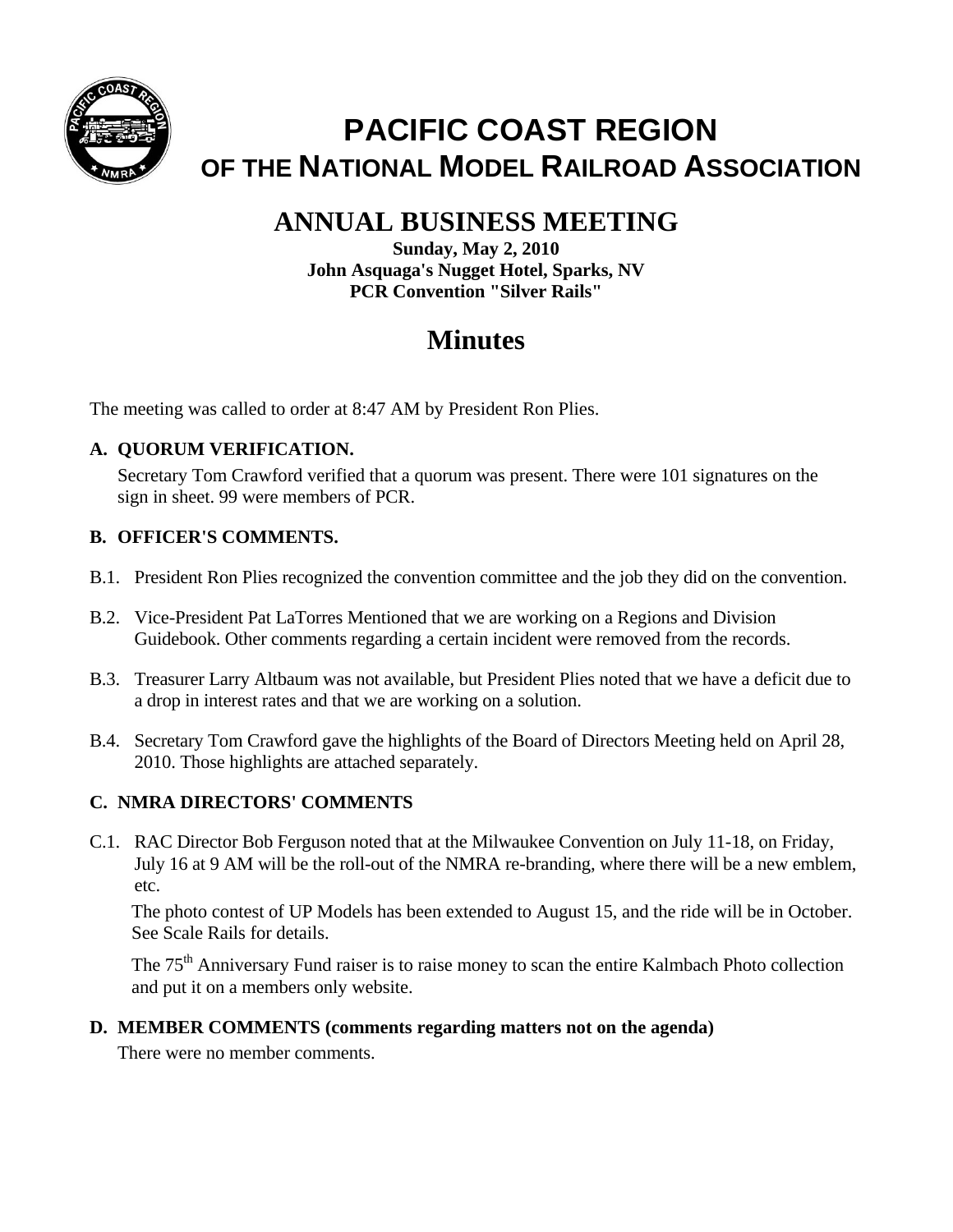#### **E. UNFINISHED BUSINESS**

There was no Unfinished Business.

#### **F. NEW BUSINESS**

- F.1. Re-elected Redwood Empire Director Carol Alexander, Coast Director Rod Smith, Sierra Director Mary Moore Campagna, and Daylight Director John Houlihan, having been re-elected were announced and formally took office.
- F.2. Carol Alexander explained that the next year's convention slide show will include layouts, so please submit layout pictures.
- F.3. The DVD put out this year was to be last years DVD, but due to a hard disk crash, it is a combination of this year and last year.
- F.4. Mary Moore Campagna presented a petition to incorporate a sub-division into the Sierra Division. This was actually just a vote of confidence since it is transparent in the Bylaws and Manual of Operations. MOTION: It was moved by Director Moore-Campagna and seconded ... THAT: The Sierra Division be allowed to create a subdivision. THE MOTION WAS APPROVED on a voice vote.

#### **G. CONVENTIONS**

G.1. **Comments regarding this convention:** Convention Chairman Ray Ritch thanked all for coming and acknowledged the convention committee.

He noted that we have 29 boys come through the Boy Scout Merit Badge program.

- G.2. Steve Skold said that the Sonoma Shortline will be May 13, 14, and 15, 2011, and will consist of the BOD meeting on Friday the  $13<sup>th</sup>$ , normal convention activities on Saturday, May 14, and the Business Meeting on Sunday, May 15. the rate will be \$50 for rail and \$25 for Non-Rail. They will have shirts for \$25 which must be ordered before the convention. Awards and Door Prizes will be handed out at the Breakfast Meeting on Sunday.
- G.3. Dennis Stokely noted that the 2012 Convention will be a joint convention with PNR in Medford, OR. The 2013 convention will be in Coast Division. We are still looking for a chair. The 2014 convention will be in San Luis Obispo with dates and specific location to be determined.

#### **H. Announcements**

- H.1. The next business meeting will be on May 15, 2011 in Santa Rosa.
- H.2. Ben Sevier, the President of PSR noted that the PSR convention will be at the Handlery Hotel and Resort in San Diego from September 15 -19, 2010. The cost will be \$95, including the banquet (\$60 without the banquet) if you sign up today.